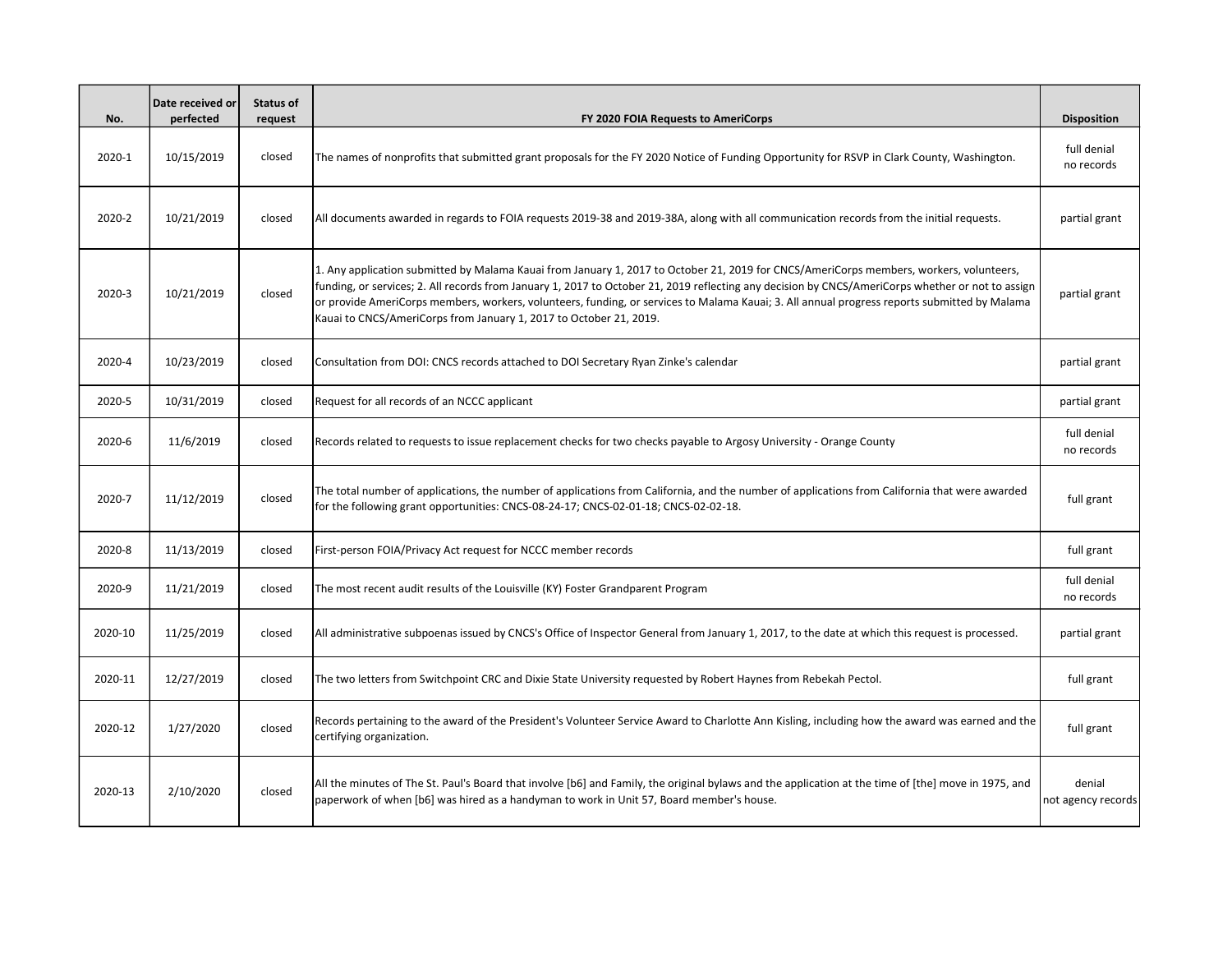| No.     | Date received or<br>perfected | Status of<br>request | FY 2020 FOIA Requests to AmeriCorps                                                                                                                                                                                                                                                                                                                                                                                                                                                                                                                                                                                                                                                                                                                                                                                                                                                                                            | <b>Disposition</b>                             |
|---------|-------------------------------|----------------------|--------------------------------------------------------------------------------------------------------------------------------------------------------------------------------------------------------------------------------------------------------------------------------------------------------------------------------------------------------------------------------------------------------------------------------------------------------------------------------------------------------------------------------------------------------------------------------------------------------------------------------------------------------------------------------------------------------------------------------------------------------------------------------------------------------------------------------------------------------------------------------------------------------------------------------|------------------------------------------------|
| 2020-14 | 2/10/2020                     | closed               | First-person request for AmeriCorps member records and records of the requester's employment as a staff member with a CNCS grantee                                                                                                                                                                                                                                                                                                                                                                                                                                                                                                                                                                                                                                                                                                                                                                                             | withdrawn                                      |
| 2020-15 | 2/19/2020                     | closed               | Correspondences (e.g., emails) from Betsy Southall, Maryland State Director (CNCS) to Towson University about Christopher Jensen, relating to<br>any issues of responsibilities and duties from September 1, 2019 to January 31, 2020.                                                                                                                                                                                                                                                                                                                                                                                                                                                                                                                                                                                                                                                                                         | denial<br>no records                           |
| 2020-16 | 2/24/2020                     | closed               | Person is looking for a long-lost family member. Did not give a name of the person, or any indication of possible records.                                                                                                                                                                                                                                                                                                                                                                                                                                                                                                                                                                                                                                                                                                                                                                                                     | denial; records not<br>reasonably<br>described |
| 2020-17 | 2/27/2020                     | closed               | Regarding Pomona Valley Community Services (DBA AgingNext) in Claremont, California: a) the grant proposal for the establishment and<br>operation of the Senior Companion program for FY-2018, 2019, and 2020 in Claremont, California; b) records for the placement by age and gender<br>for all Senior Companions and their clients served in 2018, 2019, and 2020, and the waiting list by age and gender for 2018, 2019, 2020 (Debbie:<br>the requester clarified that she is only looking for the numbers, not the names of SCs or their clients); c) the grant budgets and general operating<br>budgets for 2018, 2019, 2020; d) the civil rights requirements of Pomona Valley Community Services (DBA Aging Next) (she clarified that she wants<br>what's in the grant terms and conditions regarding civil rights); e) the number and resolution of any and all discrimination complaints in 2018,<br>2019, and 2020. | partial grant / not<br>agency records          |
| 2020-18 | 3/6/2020                      | closed               | Listing of Inspector General investigations closed during calendar years 2018 and 2019, including case number, date open/closed, subject matter,<br>and investigation category.                                                                                                                                                                                                                                                                                                                                                                                                                                                                                                                                                                                                                                                                                                                                                | partial grant /<br>partial denial              |
| 2020-19 | 3/12/2020                     | closed               | List of correspondence between CNCS and members of Congress and their offices - specifically, what Congressional offices contacted CNCS<br>01.01.2001 to 12.31.2019, including 1) The name of the member of Congress who contacted CNCS 2) The date CNCS was contacted 3) The subject<br>of the inquiry. (i.e. What kind of information did the member request? Or what was the correspondence about?) 4) When (and if) the request was<br>completed.                                                                                                                                                                                                                                                                                                                                                                                                                                                                          | partial grant /<br>partial denial              |
| 2020-20 | 3/13/2020                     | closed               | NCCC alum asked for his medical, fingerprint, and driving records                                                                                                                                                                                                                                                                                                                                                                                                                                                                                                                                                                                                                                                                                                                                                                                                                                                              | partial grant / not<br>agency records          |
| 2020-21 | 3/23/2020                     | closed               | A copy of each Management Advisory, Management Advisory Memorandum, and Management Advisory Report produced by the CNCS Office of<br>Inspector General since January 1, 2017. A printout of the listing of Management Advisories, Management Advisory Memoranda, and<br>Management Advisory Reports issued by CNCS OIG since January 1, 2010.                                                                                                                                                                                                                                                                                                                                                                                                                                                                                                                                                                                  | full grant                                     |
| 2020-22 | 3/23/2020                     | closed               | The following information broken down by each US state: * The total number of grantee organizations involved in Coronavirus (COVID-19)<br>protection, prevention or detection; * Total grant funding given to organizations involved in Coronavirus (COVID-19) protection, prevention or<br>detection (in USD \$); * Number of member placements to organizations involved in Coronavirus (COVID-19) protection, prevention or detection.                                                                                                                                                                                                                                                                                                                                                                                                                                                                                      | no records                                     |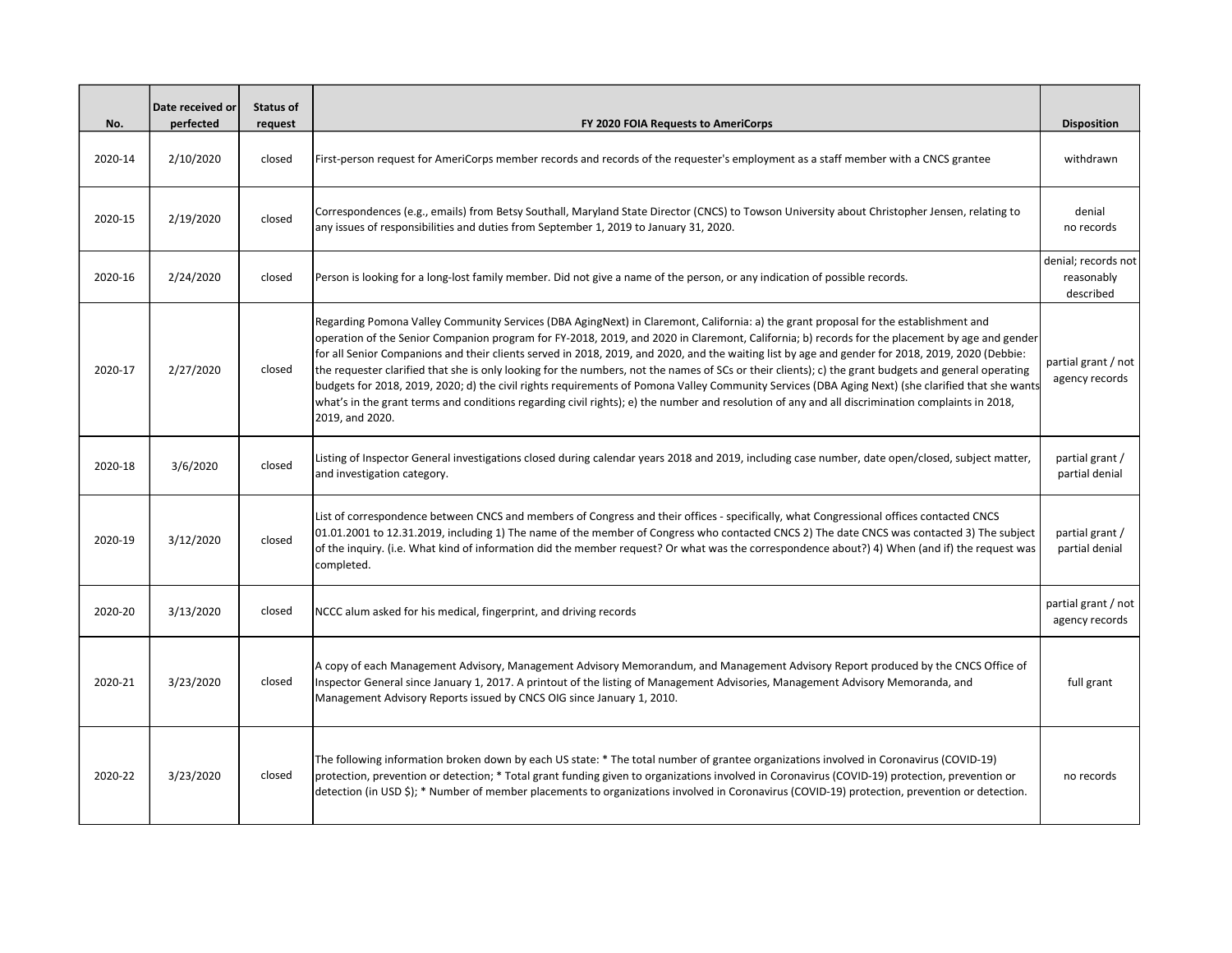| No.     | Date received or<br>perfected | <b>Status of</b><br>request | FY 2020 FOIA Requests to AmeriCorps                                                                                                                                                                                                                                                                                                                                                                                                                                                                                                                                                                                                                                                                                          | <b>Disposition</b>                             |
|---------|-------------------------------|-----------------------------|------------------------------------------------------------------------------------------------------------------------------------------------------------------------------------------------------------------------------------------------------------------------------------------------------------------------------------------------------------------------------------------------------------------------------------------------------------------------------------------------------------------------------------------------------------------------------------------------------------------------------------------------------------------------------------------------------------------------------|------------------------------------------------|
| 2020-23 | 3/22/2020                     | closed                      | Copies of any paper work with our family records dealings with Hud and the Housing Choice Voucher which we lost due to being unfairly treated<br>as well as the unprofessional practice's by our local PHA                                                                                                                                                                                                                                                                                                                                                                                                                                                                                                                   | denial / not agency<br>records                 |
| 2020-24 | 3/30/2020                     | closed                      | Member exit Survey results for the Americorps State and National programs and VISTA projects in Puerto Rico.                                                                                                                                                                                                                                                                                                                                                                                                                                                                                                                                                                                                                 | records available<br>through a data<br>request |
| 2020-25 | 4/21/2020                     | closed                      | Requester's personal account information from Frontier Communications                                                                                                                                                                                                                                                                                                                                                                                                                                                                                                                                                                                                                                                        | denial / not agency<br>records                 |
| 2020-26 | 4/29/2020                     | closed                      | Access and copy of all RFPs, contracts, change orders and statement of work between ServiceNow and the Corporation for National & Community<br>Service between the years of 2015 and 2020.                                                                                                                                                                                                                                                                                                                                                                                                                                                                                                                                   | no records                                     |
| 2020-27 | 5/12/2020                     | closed                      | All documents that refer or relate to World Mission Society Church of God or any of its locations or branches, including but not limited to<br>applications to become a certifying organization; awards received/issued/ordered; certification of awards; awardee information; and any reported<br>fraud complaints, responses to those complaints, etc.                                                                                                                                                                                                                                                                                                                                                                     | partial grant                                  |
| 2020-28 | 5/18/2020                     | closed                      | Copies of any interactions, contracts and/or assignments to any Camphill community within the United States                                                                                                                                                                                                                                                                                                                                                                                                                                                                                                                                                                                                                  | withdrawn                                      |
| 2020-29 | 5/19/2020                     | closed                      | Copies of records related to Global Game Changers which received between \$500,000 and \$999,999 from CNCS between January 1, 2016 to May<br>15, 2020. This includes copies of: 1. grant applications or other funding requests submitted by Global Game Changers; 2. communications between<br>Global Game Changers and CNCS; 3. due diligence documents provided by Global Game Changers to CNCS as part of the grantmaking, audit,<br>oversight, and reporting processes. 4. communications within CNCS that either mention "McConnell" or were exchanged with Senator McConnell<br>or his staff, including emails ending in @mcconnell.senate.gov; 5. communications among CNCS staff that mention Global Game Changers. | partial grant                                  |
| 2020-30 | 5/19/2020                     | closed                      | Documents containing information related to the following topics: UFO, UFOs, Unidentified Flying Objects, Aerial Phenomenon, UFOBs, Aliens,<br>Spaceship, Flying Saucers, Extraterrestrials, flying discs, glowing orbs in the sky, spacecraft, unidentified submerged objects, USO, Strange<br>Sightings, Bigfoot, Sasquatch, Yeti, unexplained moving objects, unexplained phenomenon [sic], and ghosts.                                                                                                                                                                                                                                                                                                                   | denial / not agency<br>records                 |
| 2020-31 | 5/20/2021                     | closed                      | An electronic copy of any and all active employees' salaries (fiscal or calendar) 2020 broken down by employee, in electronic format and emailed.<br>Each active employee record should contain: Employee Name, Service Computation Date, Agency, Agency Sub-element, Duty Station, Occupation,<br>Pay Plan, Grade, Step, Adjusted Basic Pay, Bargaining Unit Code, Work Schedule, City, State, County, Personnel Office ID, Email Address                                                                                                                                                                                                                                                                                   | withdrawn                                      |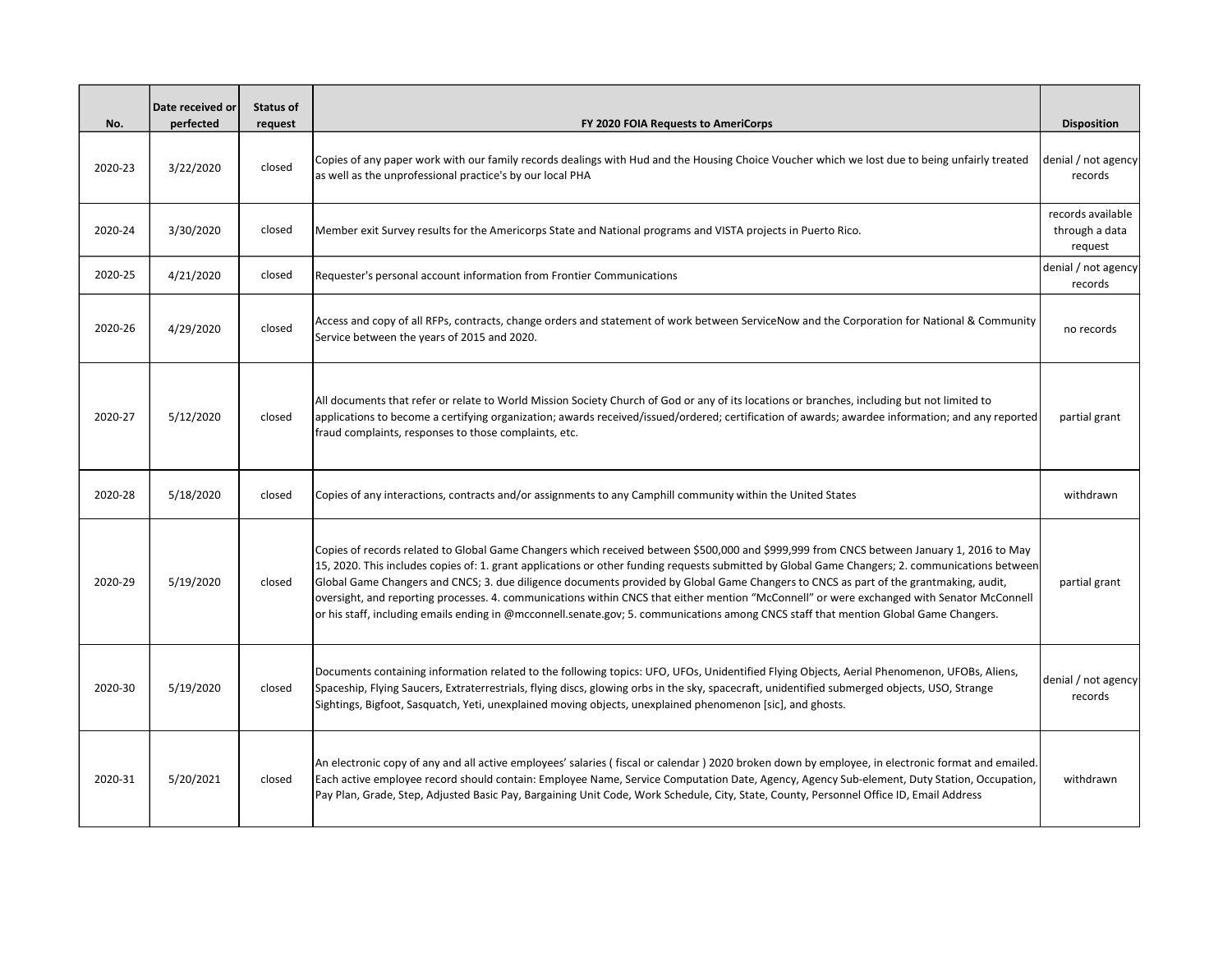| No.      | Date received or<br>perfected | <b>Status of</b><br>request | FY 2020 FOIA Requests to AmeriCorps                                                                                                                                                                                                                                                                                                                                                                                                                                                                                                                                                                                                                                                                 | <b>Disposition</b>                          |
|----------|-------------------------------|-----------------------------|-----------------------------------------------------------------------------------------------------------------------------------------------------------------------------------------------------------------------------------------------------------------------------------------------------------------------------------------------------------------------------------------------------------------------------------------------------------------------------------------------------------------------------------------------------------------------------------------------------------------------------------------------------------------------------------------------------|---------------------------------------------|
| 2020-32  | 5/26/2020                     | closed                      | The meeting minutes for the last two meetings of the [National] Civilian Community Corps Advisory Board.                                                                                                                                                                                                                                                                                                                                                                                                                                                                                                                                                                                            | full grant                                  |
| 2020-33  | 6/17/2020                     | closed                      | NCCC alum asked for their TB test record                                                                                                                                                                                                                                                                                                                                                                                                                                                                                                                                                                                                                                                            | full grant                                  |
| 2020-34  | 6/19/2020                     | closed                      | Policy on ex parte communicatons during rule making and sample logs                                                                                                                                                                                                                                                                                                                                                                                                                                                                                                                                                                                                                                 | no records                                  |
| 2020-35  | 6/22/2020                     | closed                      | Request for a third-party 1099 form                                                                                                                                                                                                                                                                                                                                                                                                                                                                                                                                                                                                                                                                 | withdrawn                                   |
| 2020-36  | 6/30/2020                     | closed                      | NCCC alum asked for their TB test record                                                                                                                                                                                                                                                                                                                                                                                                                                                                                                                                                                                                                                                            | full grant                                  |
| 2020-37  | 7/9/2020                      | closed                      | Record of promotions, salary adjustments and cash awards with justifications in CNCS's Budget Office from January 1, 2020 to present                                                                                                                                                                                                                                                                                                                                                                                                                                                                                                                                                                | full grant                                  |
| 2020-38  | 7/20/2020                     | closed                      | copy of a 2007 arbitration ruling concerning a VISTA alumnus                                                                                                                                                                                                                                                                                                                                                                                                                                                                                                                                                                                                                                        | no records                                  |
| 2020-39  | 7/23/2020                     | closed                      | All CNCS-OIG audit results and summaries involving grantee Denver (CO) Public Schools, conducted between May 2018 and July 2020.                                                                                                                                                                                                                                                                                                                                                                                                                                                                                                                                                                    | no records                                  |
| 2020-38A | 7/29/2020                     | closed                      | Appeal of records search for 2020-38                                                                                                                                                                                                                                                                                                                                                                                                                                                                                                                                                                                                                                                                | appeal denied/<br>agency decision<br>upheld |
| 2020-40  | 8/14/2020                     | closed                      | 1.All CNCS-OIG reports or correspondence to grantee Denver (CO) Public Schools from January 2019 to August 2020 that communicated that the<br>CNCS Fiscal Year 2019 Audit Plan would cease and was subsequently cancelled by CNCS; 2. Any documents that explain why CNCS canceled the<br>audit of Denver Public Schools; 3. CNCS correspondence sent to the following programs that were scheduled to be audited in the 2019 plan:<br>Arizona Governor's Commission on Service and Volunteerism, PennSERVE, American National Red Cross DC (scope of the engagement to be<br>determined during planning), United Planning Organization (scope of the engagement to be determined during planning). | full grant                                  |
| 2020-41  | 9/1/2020                      | closed                      | All internal and external reviewer forms (with reviewer names redacted as necessary) for the FY2020 Volunteer Generation Fund Grant<br>Competition [Funding Opportunity Title: FY 2020 Volunteer Generation Fund Announcement; release date: March 6, 2020] for both funded and<br>unfunded grant applicants.                                                                                                                                                                                                                                                                                                                                                                                       | denied                                      |
| 2020-42  | 9/11/2020                     | closed                      | list of applicants for the CNCS RSVP 21 grant in region FL17                                                                                                                                                                                                                                                                                                                                                                                                                                                                                                                                                                                                                                        | full grant                                  |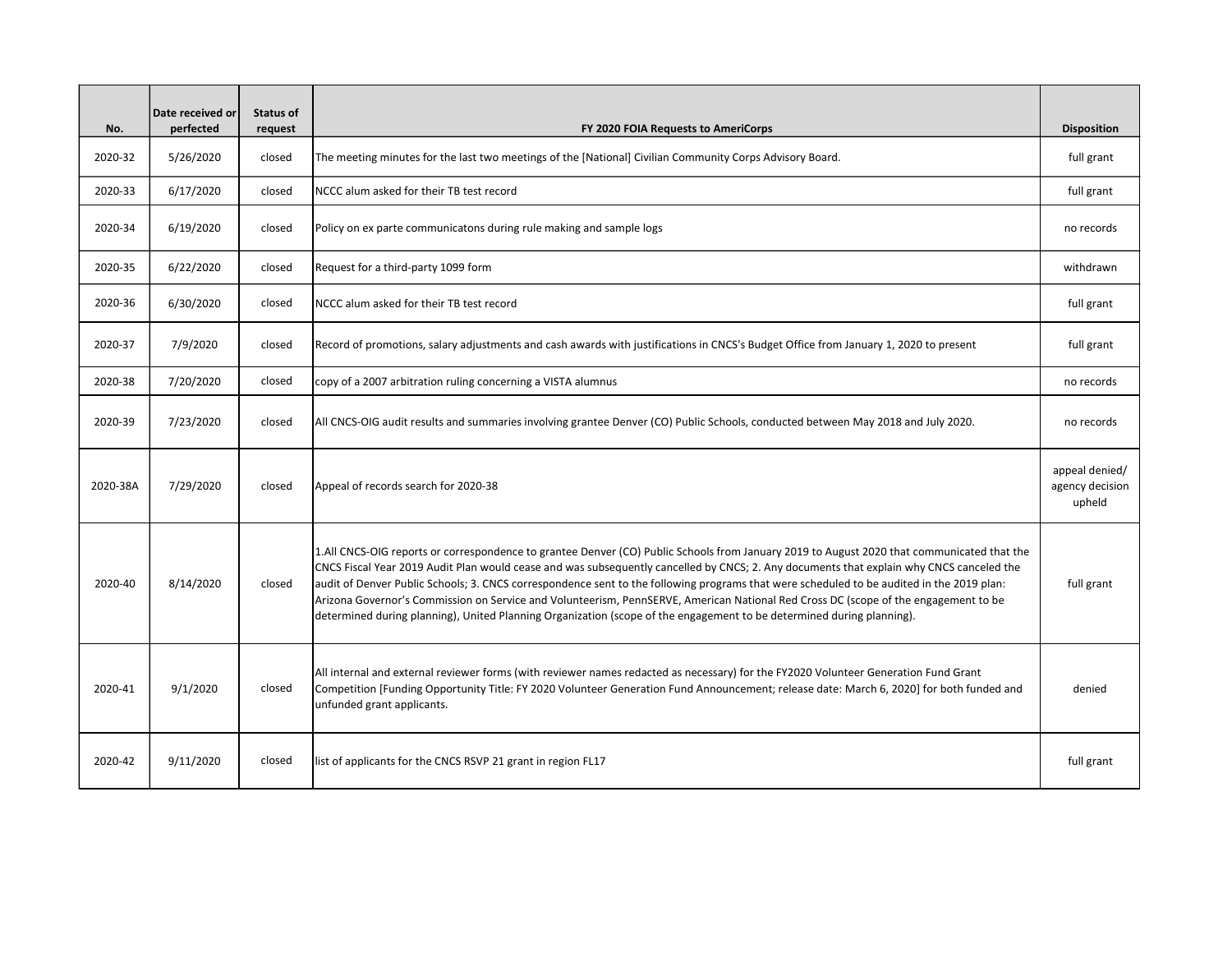|         | Date received or | <b>Status of</b> |                                                                                                                                                                                                                                                                                                                                                                                                                                                                                                                                                                                                                                                                                                                                                                                                                                                                                                                                                                                                                                                                                                                                                                                                                                                                                                                                                                                                                                                                                                                                                                                                                                                                                                                                                                                                                                                                                                                                                                                                                                                                                                                                                                                                                                                                                                                                                                                                                                                                                                                                                                                                                                                                                                                                                                                                                                                                                                                                                                                                                                                                                                                                                                                                                                                                                                                                                                                                                                                                                                                                                                                                                                                                                                                                                                                                                                                                                                                                                                                                                                                                                                                                                                                                                                                                                                                                                |                    |
|---------|------------------|------------------|------------------------------------------------------------------------------------------------------------------------------------------------------------------------------------------------------------------------------------------------------------------------------------------------------------------------------------------------------------------------------------------------------------------------------------------------------------------------------------------------------------------------------------------------------------------------------------------------------------------------------------------------------------------------------------------------------------------------------------------------------------------------------------------------------------------------------------------------------------------------------------------------------------------------------------------------------------------------------------------------------------------------------------------------------------------------------------------------------------------------------------------------------------------------------------------------------------------------------------------------------------------------------------------------------------------------------------------------------------------------------------------------------------------------------------------------------------------------------------------------------------------------------------------------------------------------------------------------------------------------------------------------------------------------------------------------------------------------------------------------------------------------------------------------------------------------------------------------------------------------------------------------------------------------------------------------------------------------------------------------------------------------------------------------------------------------------------------------------------------------------------------------------------------------------------------------------------------------------------------------------------------------------------------------------------------------------------------------------------------------------------------------------------------------------------------------------------------------------------------------------------------------------------------------------------------------------------------------------------------------------------------------------------------------------------------------------------------------------------------------------------------------------------------------------------------------------------------------------------------------------------------------------------------------------------------------------------------------------------------------------------------------------------------------------------------------------------------------------------------------------------------------------------------------------------------------------------------------------------------------------------------------------------------------------------------------------------------------------------------------------------------------------------------------------------------------------------------------------------------------------------------------------------------------------------------------------------------------------------------------------------------------------------------------------------------------------------------------------------------------------------------------------------------------------------------------------------------------------------------------------------------------------------------------------------------------------------------------------------------------------------------------------------------------------------------------------------------------------------------------------------------------------------------------------------------------------------------------------------------------------------------------------------------------------------------------------------------------|--------------------|
| No.     | perfected        | request          | FY 2020 FOIA Requests to AmeriCorps                                                                                                                                                                                                                                                                                                                                                                                                                                                                                                                                                                                                                                                                                                                                                                                                                                                                                                                                                                                                                                                                                                                                                                                                                                                                                                                                                                                                                                                                                                                                                                                                                                                                                                                                                                                                                                                                                                                                                                                                                                                                                                                                                                                                                                                                                                                                                                                                                                                                                                                                                                                                                                                                                                                                                                                                                                                                                                                                                                                                                                                                                                                                                                                                                                                                                                                                                                                                                                                                                                                                                                                                                                                                                                                                                                                                                                                                                                                                                                                                                                                                                                                                                                                                                                                                                                            | <b>Disposition</b> |
| 2020-43 | 9/14/2020        | closed           | A copy of the list or printout or database listing of Inspector General investigations closed/reports completed during calendar year 2017. If the list<br>is organized by FY rather than calendar year, the FY 2017 list is sufficient for this request. If no central list or database exists, then I request that<br>the equivalent information be provided in the form of copies of the cover sheet or first page of each IG report completed during calendar year<br>2017.                                                                                                                                                                                                                                                                                                                                                                                                                                                                                                                                                                                                                                                                                                                                                                                                                                                                                                                                                                                                                                                                                                                                                                                                                                                                                                                                                                                                                                                                                                                                                                                                                                                                                                                                                                                                                                                                                                                                                                                                                                                                                                                                                                                                                                                                                                                                                                                                                                                                                                                                                                                                                                                                                                                                                                                                                                                                                                                                                                                                                                                                                                                                                                                                                                                                                                                                                                                                                                                                                                                                                                                                                                                                                                                                                                                                                                                                 | partial grant      |
| 2020-44 | 9/15/2020        | closed           | 1. Documents, correspondence and all communication that provide the status or results of the investigation conducted by Cotton & Company, LLC<br>and/or by any subsequent party or organization that has been involved in supporting or conducting the investigation against Denver Public<br>Schools; 2. Documents or correspondence that outline the timeline, deadlines, and scope of the investigation conducted by Cotton & Company,<br>LLC and any subsequent party or organization that has been involved in supporting or conducting the investigation against Denver Public Schools;<br>3. All reports or correspondence that outline the results of this investigation.                                                                                                                                                                                                                                                                                                                                                                                                                                                                                                                                                                                                                                                                                                                                                                                                                                                                                                                                                                                                                                                                                                                                                                                                                                                                                                                                                                                                                                                                                                                                                                                                                                                                                                                                                                                                                                                                                                                                                                                                                                                                                                                                                                                                                                                                                                                                                                                                                                                                                                                                                                                                                                                                                                                                                                                                                                                                                                                                                                                                                                                                                                                                                                                                                                                                                                                                                                                                                                                                                                                                                                                                                                                              | denied             |
| 2020-45 | 9/16/2020        | closed           | 1. All evidence and other material relied upon by the Agency to support the proposed removal, including all witness statements made and/or recorded regarding<br>the alleged misconduct that is the subject of the proposed removal issued to [requester], all Reports of any Investigations of the alleged misconduct, and/all<br>other Agency records that relate to the alleged misconduct; 2. Copies of all drafts of the December 19, 2019, Notice of Proposed Adverse Action: Removal issued<br>to [requester]; 3. Copies of all the Agency's rules, regulations, orders, guidance, policies, and manuals regarding or relating to the proposal of or decisions to take<br>disciplinary and/or adverse actions against similarly situated Agency employees and Members, including, but not necessarily limited to, any applicable table of<br>penalties; 4. All Agency laws, rules, regulations, orders, guidance, policies, and manuals that the Agency alleges [requester] violated; 5. For the past five years,<br>copies of any/all proposed disciplinary and/or adverse actions issued to similarly situated Agency employees and Members for Conduct Unbecoming a Federal<br>Employee, Lack of Candor, sexual misconduct, like, related, and/or similar offenses; 6. For the documents released in response to item No. 5, above, copies of the<br>final Agency decisions on each of those actions; 7. For the documents released in response to Request No. 5, above, copies of the final decision after appeal to<br>any administrative, judicial, or arbitral forum; 8. For the documents released in response to Request No. 5, above, copies of any/all settlement agreements<br>entered into with the employee(s) or any representative thereof; 9. For the past five years, copies of any/all proposed disciplinary and/or adverse actions issued<br>to any of the Agency employee and Member witnesses to the actions described in the proposed removal, as well as to the Agency's proposing and/or deciding<br>officials, based upon alleged prohibited personnel practices under 5 U.S.C. § 2302(b) and/or misconduct involving any falsification or lack of candor; 10. For the<br>documents released in response to item No. 9, above, copies of the final Agency decisions on each of those actions; 11. For the documents released in response<br>to item No. 9, above, copies of the final decision after appeal to any administrative, judicial, or arbitral forum; 12. For the documents released in response to item<br>No. 9, above, copies of any/all settlement agreements entered into with the employee(s) and Members or any representative thereof; 13. Copies of any/all<br>witness statement revisions, including initial statements, intake and revision dates for any witness to the actions described in the proposed removal; 14. All<br>interview notes taken in conjunction with any investigation into the offenses listed in the proposed removal; 15. All communications, including the minutes of all<br>meetings, between/among any relevant Agency officials/employees regarding: a) [requester]; b) the misconduct alleged against him in the proposed removal; c)<br>his responses thereto; d) the agency's proposed removal; e) any prior protected activity by him under 5 U.S.C. § 2302(b); f) the consideration or issuance of<br>discipline to any Agency employee based upon their advice or lack thereof to [requester]; and g) the consideration of any lesser penalties in this case; 16. All<br>evidence that the investigation into the alleged misconduct of [requester] determined whether the purported relationships between [requester] and [person 1]<br>and [person 2] were consensual; 17. Copies of all previous disciplinary actions issued against [requester]; 18. All evidence relied upon to support all previous<br>disciplinary actions issued against [requester]; 19. [Requester]'s Official Personnel File; 20. [Requester]'s Performance and Training Record; and 21. A copy of any<br>supervisory files kept on [requester]. 22 All applicant recommendations, proposals, and selection documents submitted, received, and confirmed by all<br>individuals who participated in the interview-selection-placement process for Vacancy CNS-19-116-1065699. | withdrawn          |